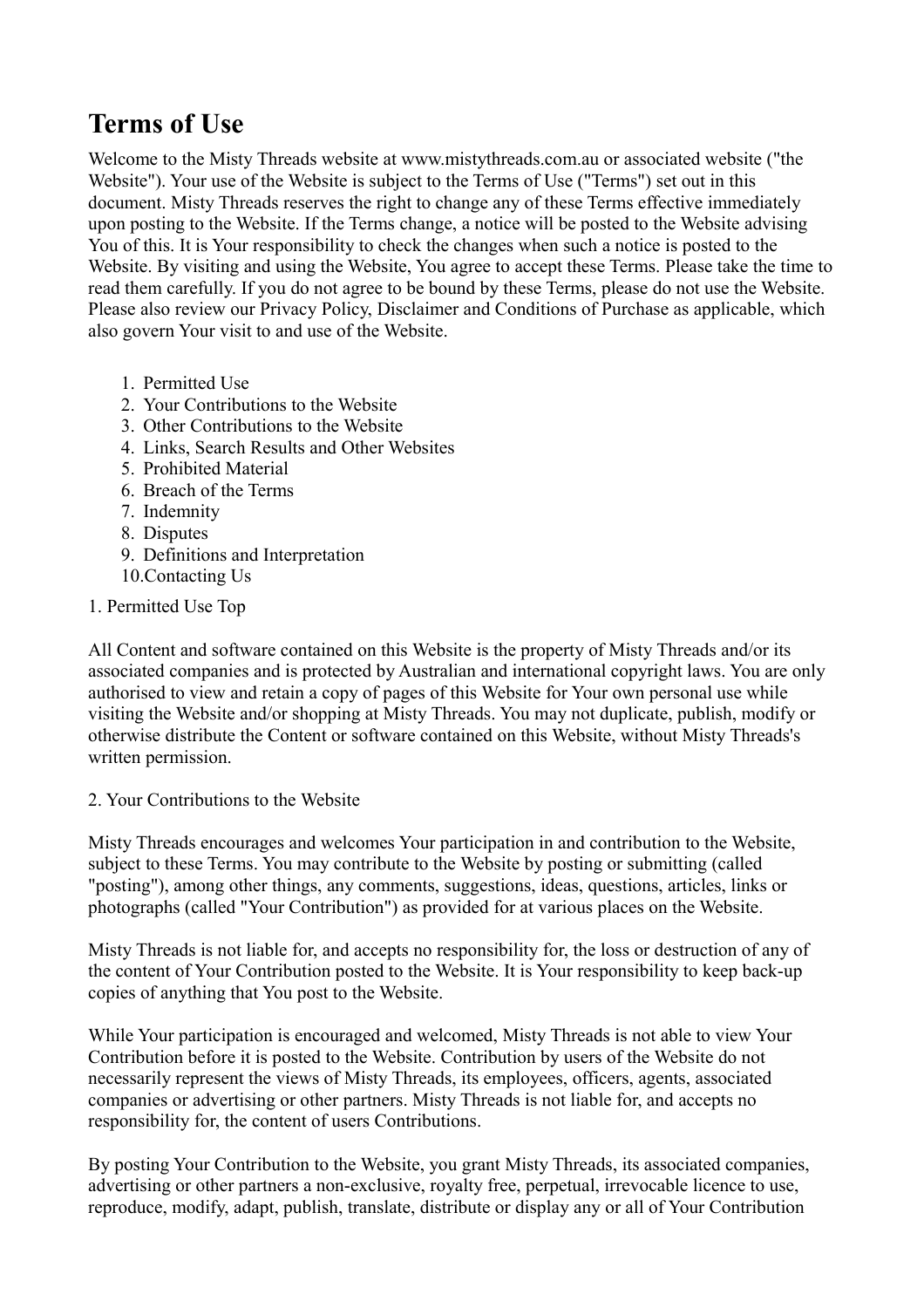throughout the world in any media.

By posting Your Contribution to the Website, you represent and warrant that the content of Your Contribution is accurate, does not breach this Policy, and that You own or otherwise control all of the rights to the content that You post.

3. Other Contributions to the Website

All Content and software contained on this Website is the property of Misty Threads and/or its associated companies and is protected by Australian and international copyright, trademark and other intellectual property laws. The Misty Threads logo is a trademark of Misty Threads. You may not use the Misty Threads logo or any other proprietary graphic or trademark of Misty Threads in any way without the prior written permission of Misty Threads.

#### 4. Links, Search Results and Other Websites

When using the search functions on the Website, it may automatically produce search results containing links to other third party websites on the World Wide Web. The Website also contains links to other websites for Your convenience. Misty Threads has no control over these websites, or the content within them. Misty Threads does not warrant or represent that the content contained in any third party website is accurate, legal or inoffensive in accordance with this Policy. Misty Threads does not endorse the content of any third party website and does not represent or warrant that any such websites will not contain viruses or otherwise impact Your computer.

By using this Website to search for or link to another third party website, You agree that Misty Threads is not liable for, and accepts no responsibility for any damages or losses arising due to Your link to and use of any third party website.

If You have a problem with a link from the Website, please contact us by our Contact Us Form and we will investigate and take appropriate action as required.

## 5. Prohibited Material

When using the Website, you must ensure that the content of Your Contributions does not contain any illegal or prohibited content including any which:

- is obscene, offensive, racist, threatening, or harmful to any corporation, group or individual, including minors;
- offends Misty Threads's Privacy Policy or invades the privacy of anyone visiting or shopping at the Website;
- is defamatory, false or misleading or otherwise damaging to Misty Threads or other users of the Website;
- infringes Misty Threads's copyright or any other person or corporation's copyright or other intellectual property rights;
- is pornographic or displays other sexual or violent images;
- consists of chain letters, mass mailings, junk mail or any other form of "spam";
- contains computer viruses;
- contains political campaign messages or engages in any form of commercial activities, including sales, contests, pyramid schemes or advertising or other similar activities unless Misty Threads's prior written consent has been obtained.

If You find anything posted on the Website that You think is Prohibited Material, please contact us by our Contact Us Form so that we may investigate and take appropriate action.